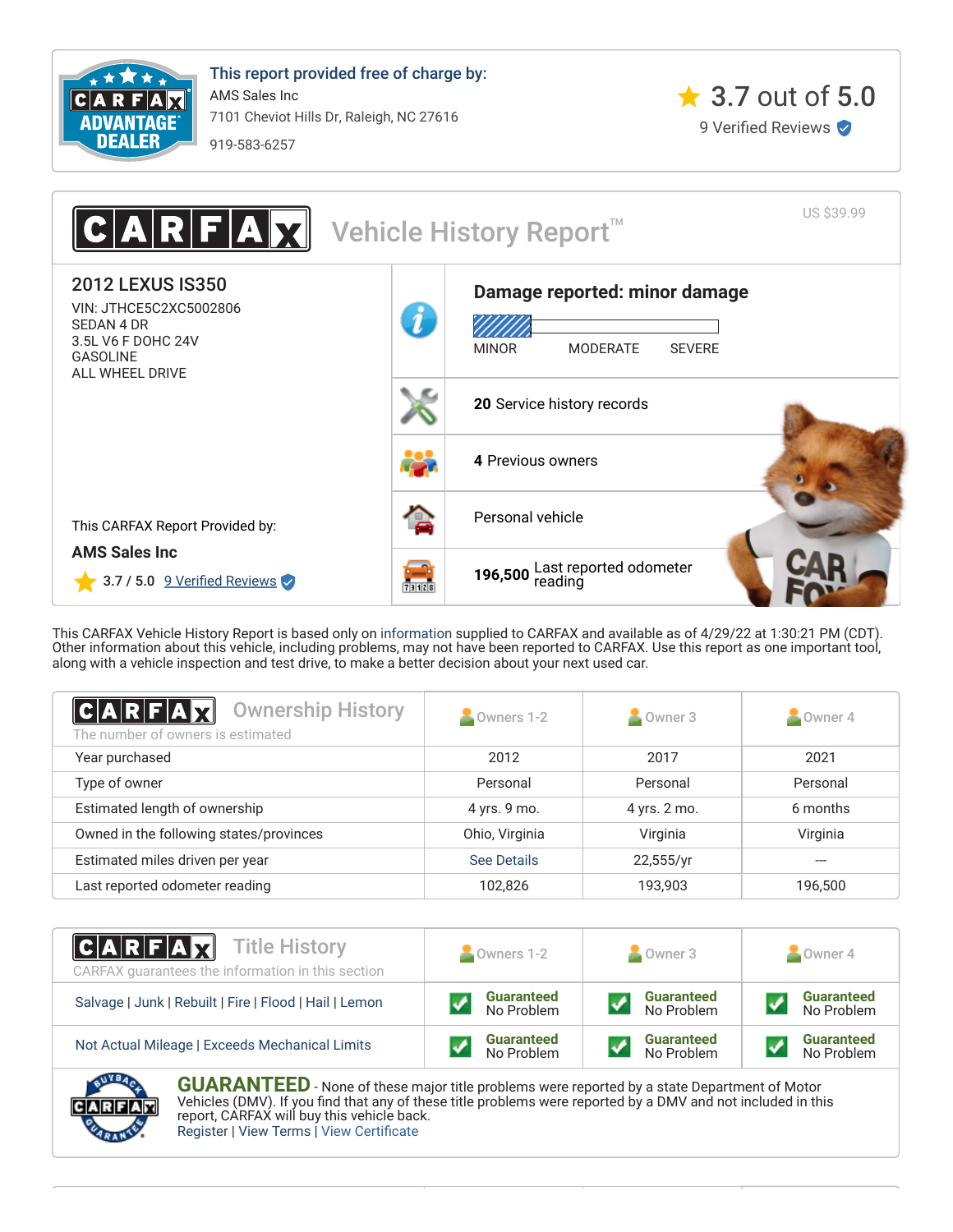| <b>Additional History</b><br>C A R F A<br>Not all accidents / issues are reported to CARFAX                                                                | Owners 1-2              | $\sim$ Owner 3                                   | $\sim$ Owner 4                                      |
|------------------------------------------------------------------------------------------------------------------------------------------------------------|-------------------------|--------------------------------------------------|-----------------------------------------------------|
| <b>Total Loss</b><br>No total loss reported to CARFAX.                                                                                                     | No Issues<br>Reported   | No Issues<br>$\overline{\mathbf{v}}$<br>Reported | No Issues<br>$\boldsymbol{\mathcal{S}}$<br>Reported |
| <b>Structural Damage</b><br>CARFAX recommends that you have this vehicle<br>inspected by a collision repair specialist.                                    | No Issues<br>Reported   | No Issues<br>✔<br>Reported                       | No Issues<br>✔<br>Reported                          |
| <b>Airbag Deployment</b><br>No airbag deployment reported to CARFAX.                                                                                       | No Issues<br>Reported   | No Issues<br>Reported                            | No Issues<br>$\boldsymbol{\mathcal{N}}$<br>Reported |
| <b>Odometer Check</b><br>No indication of an odometer rollback.                                                                                            | No Issues<br>Indicated  | No Issues<br>✔<br>Indicated                      | No Issues<br>$\blacktriangledown$<br>Indicated      |
| Accident / Damage<br>Damage reported: 01/15/2018.                                                                                                          | No Issues<br>Reported   | <b>Minor Damage</b>                              | No New Issues Reported                              |
| Manufacturer Recall<br>No open recalls reported to CARFAX. Check with an<br>authorized Lexus dealer for any open recalls. View<br><b>Toyota disclosure</b> | No Recalls<br>Reported  | No Recalls<br>Reported                           | No Recalls<br>$\checkmark$<br>Reported              |
| <b>Basic Warranty</b><br>Original warranty estimated to have expired.                                                                                      | <b>Warranty Expired</b> | <b>Warranty Expired</b>                          | <b>Warranty Expired</b>                             |

<span id="page-1-1"></span><span id="page-1-0"></span>**CARFAX** Detailed History Personal Vehicle Owner 1 20,988 mi/yr Purchased: 2012 Date Mileage Source **Comments** 04/30/2012 NICB Vehicle manufactured and shipped to original dealer 09/25/2012 51 Ohio Vehicle purchase reported Motor Vehicle Dept. - Titled or registered as personal vehicle 10/08/2012 Ohio Title issued or updated Motor Vehicle Dept. - Registration issued or renewed Sunbury, OH - First owner reported Title #2901249117 - Loan or lien reported Vehicle serviced 10/12/2012 Germain Lexus of Easton Columbus, OH - Recommended maintenance performed A 614-478-2002 lexusofeaston.com  $4.6 / 5.0$ 359 Verified Reviews 5,318 Customer Favorites Vehicle offered for sale 10/17/2012 Lexus of Dayton Dayton, OH 937-438-7455 lexusofdayton.com  $4.9 / 5.0$ 10 Verified Reviews

11/23/2012 Germain Lexus of Easton Columbus, OH 614-478-2002 lexusofeaston.com  $4.6 / 5.0$ 359 Verified Reviews Vehicle serviced - 5,000 mile service performed - Battery/charging system checked 5,318 Customer Favorites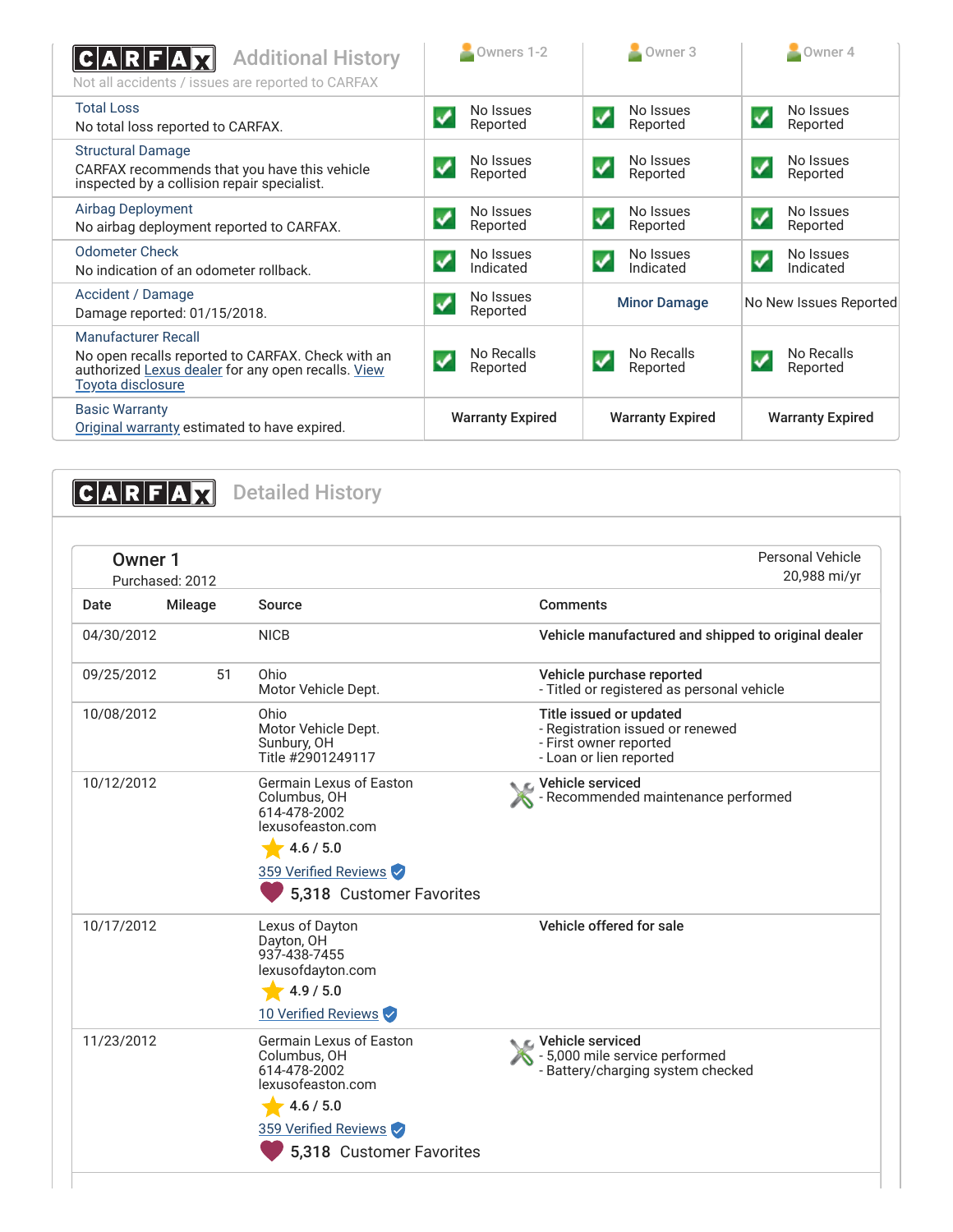| 02/11/2013 | 9,731  | <b>Tom Wood Lexus</b><br>Indianapolis, IN<br>317-580-6888<br>tomwoodlexus.com<br>4.8 / 5.0<br>717 Verified Reviews<br>6,475 Customer Favorites      | r⊾ Vehicle serviced<br>- Maintenance inspection completed<br>- 10,000 mile service performed<br>- Fuse(s) replaced<br>- Oil and filter changed                                  |
|------------|--------|-----------------------------------------------------------------------------------------------------------------------------------------------------|---------------------------------------------------------------------------------------------------------------------------------------------------------------------------------|
| 03/29/2013 |        | Ohio<br>Motor Vehicle Dept.<br>Sunbury, OH<br>Title #2901249117                                                                                     | Registration issued or renewed                                                                                                                                                  |
| 04/29/2013 | 14,734 | <b>Tire Discounters</b><br>Delaware, OH<br>740-203-2926<br>tirediscounters.com<br>4.5 / 5.0<br>101 Verified Reviews<br><b>68 Customer Favorites</b> | Vehicle serviced<br>- Oil and filter changed                                                                                                                                    |
| 08/02/2013 |        | Germain Lexus of Easton<br>Columbus, OH<br>614-478-2002<br>lexusofeaston.com<br>4.6 / 5.0<br>359 Verified Reviews<br>5,318 Customer Favorites       | Vehicle serviced<br>- Recommended maintenance performed<br>- 20,000 mile service performed<br>- Battery/charging system checked<br>- Trunk release switch/cable/handle replaced |
| 02/01/2014 |        | Germain Lexus of Dublin<br>Dublin, OH<br>614-793-1990<br>lexusofdublin.com<br>4.8 / 5.0<br>372 Verified Reviews<br>4,761 Customer Favorites         | Vehicle serviced<br>- Maintenance inspection completed<br>- 30,000 mile service performed<br>- Tire condition and pressure checked                                              |
| 03/27/2014 |        | Ohio<br>Motor Vehicle Dept.<br>Sunbury, OH<br>Title #2901249117                                                                                     | Registration issued or renewed                                                                                                                                                  |
| 06/11/2014 | 36,268 | Valvoline Instant Oil Change<br>Grand Rapids, MI<br>616-942-8501<br>vioc.com<br>4.4 / 5.0<br>92 Verified Reviews<br>253 Customer Favorites          | Vehicle serviced<br>- Tires rotated<br>- Oil and filter changed                                                                                                                 |
| 08/19/2014 | 42,389 | Boyd's Northgate Tire & Service<br>Westerville, OH<br>614-839-2693<br>4.9 / 5.0<br>117 Verified Reviews<br>36 Customer Favorites                    | $\epsilon$ Vehicle serviced<br>- Fluids checked<br>- Tires rotated<br>- Oil and filter changed                                                                                  |
| 12/15/2014 | 47,498 | Boyd's Northgate Tire & Service<br>Westerville, OH<br>614-839-2693<br>4.9 / 5.0<br>117 Verified Reviews<br>36 Customer Favorites                    | Vehicle serviced<br>- Tune-up performed<br>- Oil and filter changed<br>- Fluids checked                                                                                         |
| 01/02/2015 | 47,721 | Ohio<br>Motor Vehicle Dept.                                                                                                                         | Vehicle purchase reported                                                                                                                                                       |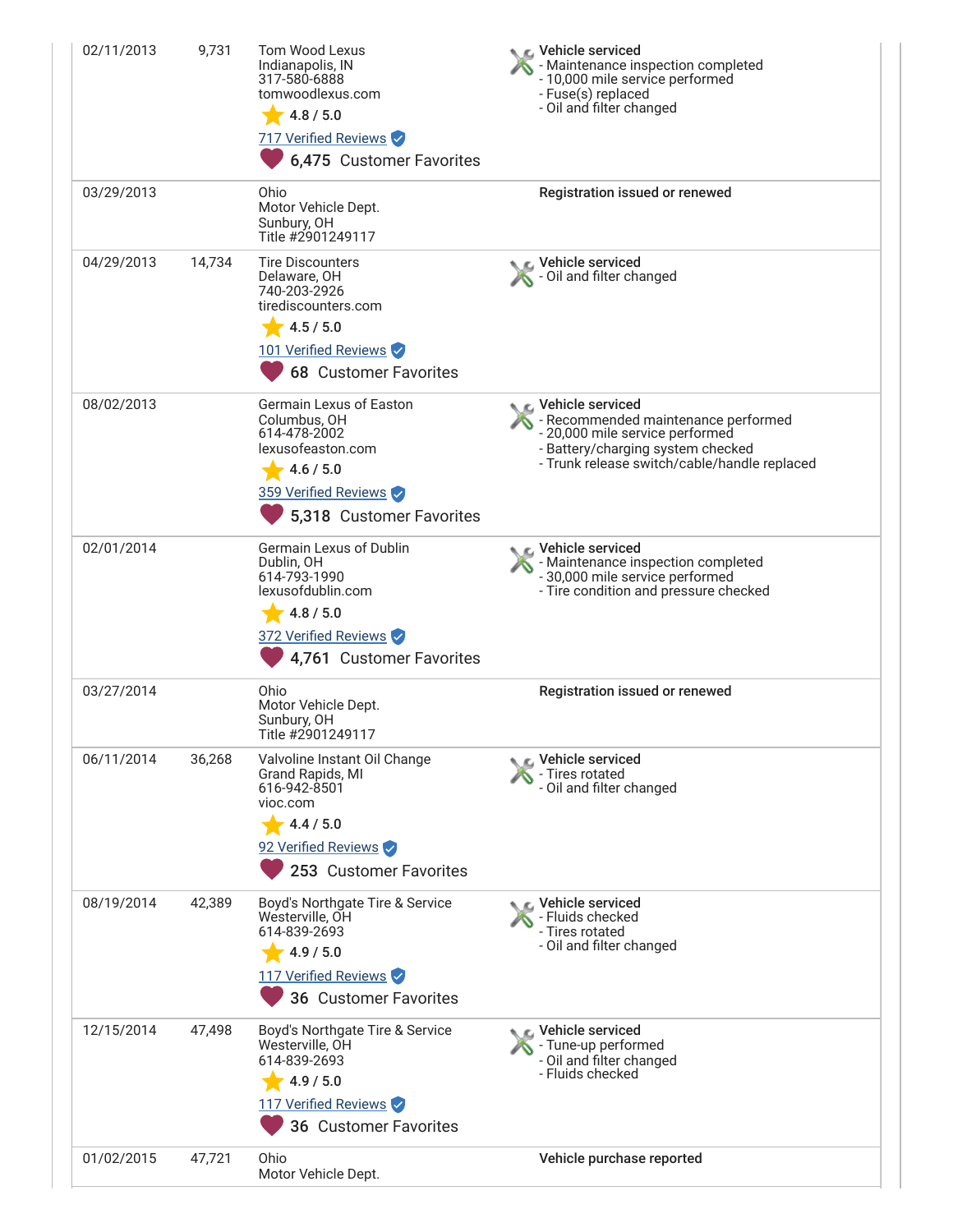| 01/06/2015         |                 | Ohio<br>Motor Vehicle Dept.<br>Columbus, OH<br>Title #2101176137                                                  | Title issued or updated<br>- Dealer took title of this vehicle while it was in<br>inventory                 |
|--------------------|-----------------|-------------------------------------------------------------------------------------------------------------------|-------------------------------------------------------------------------------------------------------------|
| 04/02/2015         | 47,730          | Virginia<br><b>Inspection Station</b>                                                                             | Passed safety inspection                                                                                    |
| Owner <sub>2</sub> | Purchased: 2015 |                                                                                                                   | <b>Personal Vehicle</b><br>27,779 mi/yr                                                                     |
| Date               | Mileage         | <b>Source</b>                                                                                                     | <b>Comments</b>                                                                                             |
| 04/04/2015         |                 | Virginia<br>Motor Vehicle Dept.                                                                                   | Vehicle purchase reported                                                                                   |
| 04/20/2015         |                 | Virginia<br>Motor Vehicle Dept.<br>Maidens, VA                                                                    | Title issued or updated<br>- New owner reported                                                             |
| 12/09/2015         | 66,066          | Midas<br>Richmond, VA<br>804-360-2211<br>midas.com<br>4.4 / 5.0<br>140 Verified Reviews<br>202 Customer Favorites | C Vehicle serviced<br>- Maintenance inspection completed<br>- Oil and filter changed                        |
| 12/19/2015         |                 | Virginia<br>Motor Vehicle Dept.<br>Maidens, VA                                                                    | Registration issued or renewed<br>- Loan or lien reported                                                   |
| 03/08/2016         | 72,437          | Midas<br>Richmond, VA<br>804-360-2211<br>midas.com<br>4.4 / 5.0<br>140 Verified Reviews<br>202 Customer Favorites | - Maintenance inspection completed<br>- Oil and filter changed                                              |
| 04/06/2016         | 75,097          | Midas<br>Richmond, VA<br>804-360-2211<br>midas.com<br>4.4 / 5.0<br>140 Verified Reviews<br>202 Customer Favorites | Vehicle serviced                                                                                            |
| 04/06/2016         |                 | Virginia<br><b>Inspection Station</b>                                                                             | Passed safety inspection                                                                                    |
| 07/23/2016         | 82,316          | Midas<br>Richmond, VA<br>804-360-2211<br>midas.com<br>4.4 / 5.0<br>140 Verified Reviews<br>202 Customer Favorites | Vehicle serviced<br>Maintenance inspection completed<br>- Oil and filter changed                            |
| 10/14/2016         | 89,173          | Midas<br>Richmond, VA<br>804-360-2211<br>midas.com<br>4.4 / 5.0<br>140 Verified Reviews<br>202 Customer Favorites | Vehicle serviced<br>- Maintenance inspection completed<br>- Oil and filter changed<br>- Air filter replaced |
| 12/12/2016         |                 | Virginia                                                                                                          | Registration issued or renewed                                                                              |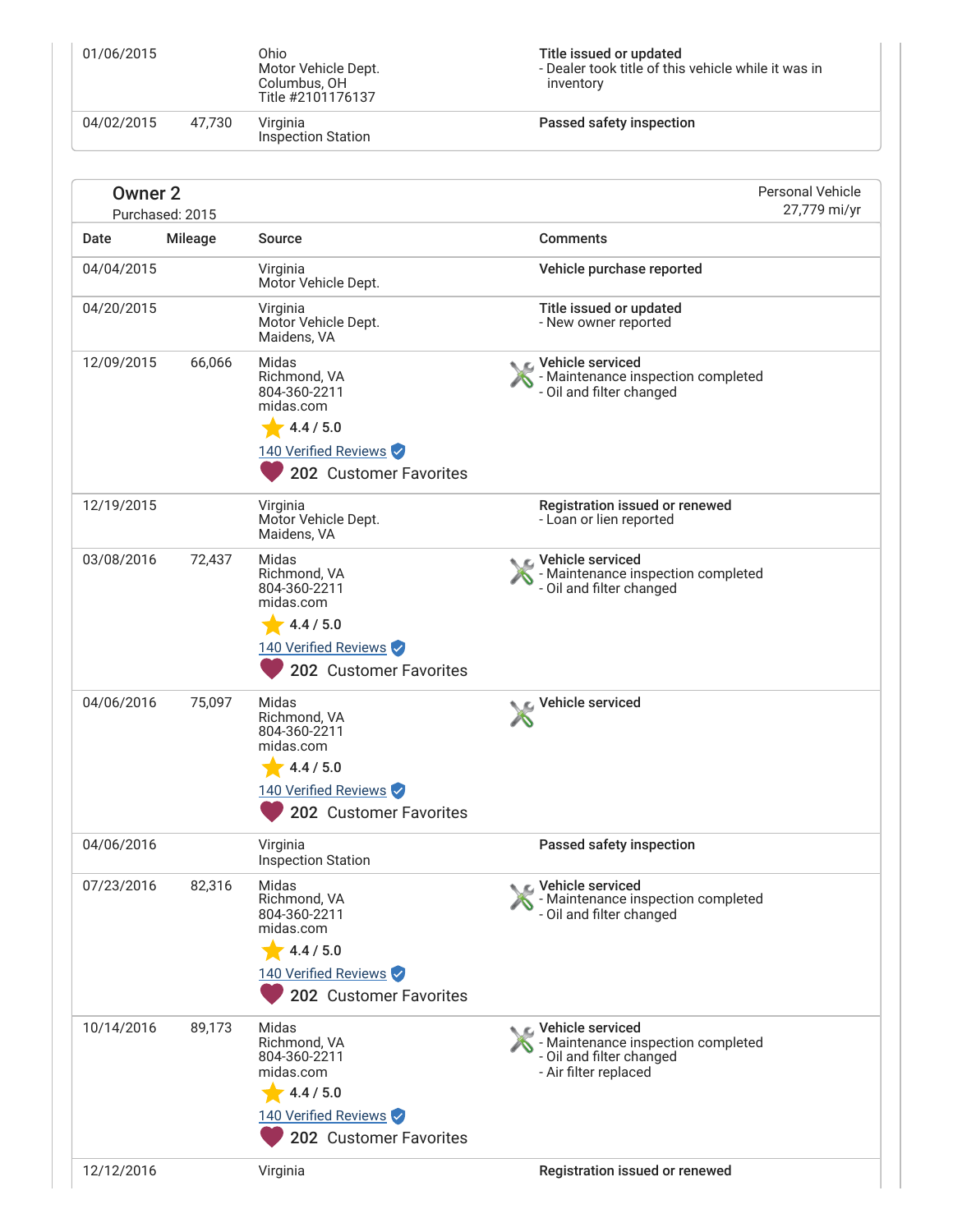|            |         | Motor Vehicle Dept.<br>Maidens, VA                                                                                | - Loan or lien reported                                                                                                                                                                                                                                                                                                                                                                          |
|------------|---------|-------------------------------------------------------------------------------------------------------------------|--------------------------------------------------------------------------------------------------------------------------------------------------------------------------------------------------------------------------------------------------------------------------------------------------------------------------------------------------------------------------------------------------|
| 01/06/2017 | 96,369  | Midas<br>Richmond, VA<br>804-360-2211<br>midas.com<br>4.4 / 5.0<br>140 Verified Reviews<br>202 Customer Favorites | L Vehicle serviced<br>- Maintenance inspection completed<br>- Oil and filter changed<br>- Wiper(s) replaced<br>- Tire(s) balanced<br>- Tire(s) replaced<br>- Tire(s) mounted<br>- Four wheel alignment performed<br>- Alignment performed<br>- Tire condition and pressure checked<br>- Steering/suspension checked<br>- Wheel bearings checked<br>- Four tires balanced<br>- Four tires mounted |
| 04/05/2017 | 102,826 | Midas<br>Richmond, VA<br>804-360-2211<br>midas.com<br>4.4 / 5.0<br>140 Verified Reviews<br>202 Customer Favorites | ic⊾ Vehicle serviced<br>- Maintenance inspection completed<br>- Oil and filter changed                                                                                                                                                                                                                                                                                                           |
| 04/05/2017 |         | Virginia<br><b>Inspection Station</b>                                                                             | Passed safety inspection                                                                                                                                                                                                                                                                                                                                                                         |

<span id="page-4-0"></span>

| Owner <sub>3</sub> |                 | <b>Personal Vehicle</b>                        |                                                                                                              |              |
|--------------------|-----------------|------------------------------------------------|--------------------------------------------------------------------------------------------------------------|--------------|
|                    | Purchased: 2017 |                                                |                                                                                                              | 22,555 mi/yr |
| Date               | Mileage         | Source                                         | <b>Comments</b>                                                                                              |              |
| 06/26/2017         |                 | Virginia<br>Motor Vehicle Dept.                | Vehicle purchase reported                                                                                    |              |
| 08/07/2017         | 103.000         | Virginia<br>Motor Vehicle Dept.<br>Catlett, VA | Title issued or updated<br>- Title or registration issued<br>- New owner reported<br>- Loan or lien reported |              |
| 01/15/2018         |                 | Damage Report                                  | Damage reported: minor damage<br>- Damage to front<br>- Damage to right front                                |              |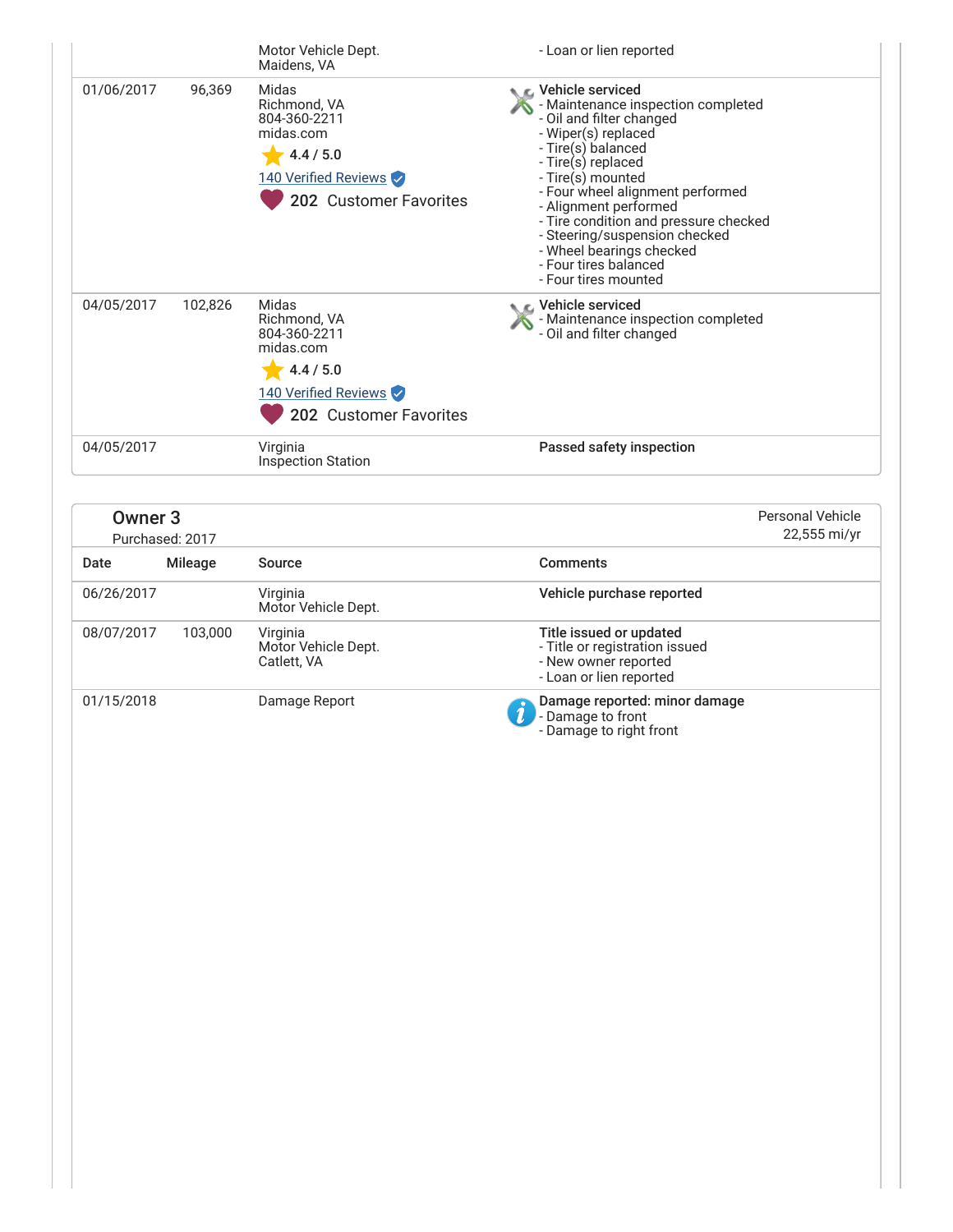|                                                                                                      |         |                                                                                                                                                         | <b>Damage Severity Scale (i)</b>                                                                                                                                           |
|------------------------------------------------------------------------------------------------------|---------|---------------------------------------------------------------------------------------------------------------------------------------------------------|----------------------------------------------------------------------------------------------------------------------------------------------------------------------------|
|                                                                                                      |         |                                                                                                                                                         | <b>MINOR</b><br><b>MODERATE</b><br><b>SEVERE</b>                                                                                                                           |
| <b>CARFAX HAS</b><br><b>THE MOST</b><br><b>ACCIDENT &amp;</b><br><b>DAMAGE</b><br><b>INFORMATION</b> |         | <b>CAR</b>                                                                                                                                              | <b>Damage Location</b><br><b>FRONT</b><br><b>LEFT</b><br><b>RIGHT</b><br><b>REAR</b>                                                                                       |
|                                                                                                      |         | CAR<br>Fox                                                                                                                                              | Minor damage is usually cosmetic,<br>including dents or scratches to the<br>vehicle body.                                                                                  |
| 03/08/2018                                                                                           | 124,426 | Jiffy Lube Service Center #1927<br>Warrenton, VA<br>540-341-8663<br>stcjiffylube.jiffylube.com<br>4.8 / 5.0 8 Verified Reviews<br>33 Customer Favorites | Vehicle serviced                                                                                                                                                           |
| 05/02/2018                                                                                           | 130,852 | Virginia<br><b>Inspection Station</b>                                                                                                                   | Passed safety inspection                                                                                                                                                   |
| 02/27/2019                                                                                           | 162,894 | Virginia Tire & Auto<br>Manassas, VA<br>703-726-7609<br>vatire.com<br>4.8 / 5.0<br>172 Verified Reviews<br>135 Customer Favorites                       | <b>C</b> Vehicle serviced<br>- Tire condition and pressure checked<br>- Tire(s) replaced<br>- Alignment performed<br>- Tire pressure sensor checked<br>- Alignment checked |
| 02/28/2019                                                                                           | 163,090 | <b>Charles Barker Lexus</b><br>Virginia Beach, VA<br>757-486-3500<br>charlesbarkerlexusvirginiabeach.co<br>m<br>4.7 / 5.0<br>157 Verified Reviews       | Vehicle serviced<br>- Vehicle washed/detailed<br>- Wiper(s) replaced                                                                                                       |
| 05/02/2019                                                                                           | 166,791 | Virginia<br><b>Inspection Station</b>                                                                                                                   | Passed safety inspection                                                                                                                                                   |
| 08/25/2019                                                                                           |         | Virginia<br>Motor Vehicle Dept.<br>Catlett, VA                                                                                                          | Registration issued or renewed<br>- Loan or lien reported                                                                                                                  |
| 08/07/2020                                                                                           | 183,816 | Virginia                                                                                                                                                | Passed safety inspection                                                                                                                                                   |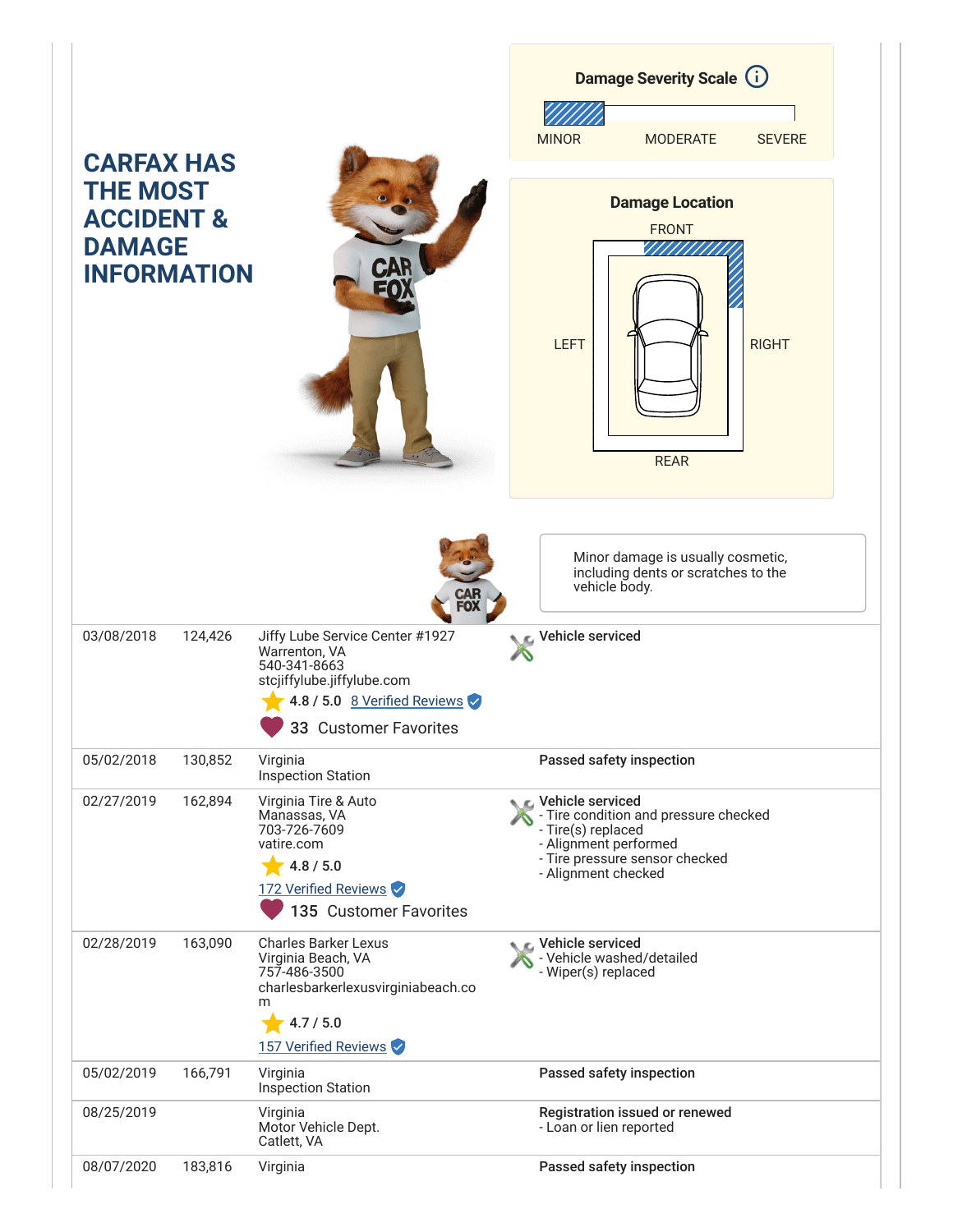|                                       |         | <b>Inspection Station</b>                                                                                                                            |                                                                                                    |
|---------------------------------------|---------|------------------------------------------------------------------------------------------------------------------------------------------------------|----------------------------------------------------------------------------------------------------|
| 10/15/2020                            | 192,078 | Virginia Tire & Auto<br>Manassas, VA<br>571-719-6178<br>vatire.com                                                                                   | Vehicle serviced<br>- Tire(s) balanced<br>- Tires rotated<br>- Tire condition and pressure checked |
|                                       |         | 4.8 / 5.0                                                                                                                                            |                                                                                                    |
|                                       |         | 172 Verified Reviews                                                                                                                                 |                                                                                                    |
|                                       |         | 135 Customer Favorites                                                                                                                               |                                                                                                    |
| 08/17/2021                            | 193,903 | Virginia<br><b>Inspection Station</b>                                                                                                                | Passed safety inspection                                                                           |
| Owner <sub>4</sub><br>Purchased: 2021 |         |                                                                                                                                                      | <b>Personal Vehicle</b>                                                                            |
| Date                                  | Mileage | <b>Source</b>                                                                                                                                        | <b>Comments</b>                                                                                    |
| 09/22/2021                            |         | Virginia<br>Motor Vehicle Dept.                                                                                                                      | Vehicle purchase reported                                                                          |
| 10/01/2021                            | 194,934 | Virginia<br>Motor Vehicle Dept.<br>Manassas, VA                                                                                                      | Title issued or updated<br>- Title or registration issued<br>- New owner reported                  |
| 10/20/2021                            | 195,000 | Virginia<br>Inspection Station<br>Manassas, VA                                                                                                       | Passed emissions inspection                                                                        |
| 11/30/2021                            |         | Virginia<br>Motor Vehicle Dept.<br>Manassas, VA                                                                                                      | Registration issued or renewed                                                                     |
| 03/22/2022                            | 196,467 | Lustine Toyota<br>Woodbridge, VA<br>703-643-1440<br>lustinetoyota.com<br>4.4 / 5.0<br>768 Verified Reviews<br>Customer<br>13,064<br><b>Favorites</b> | Vehicle offered for sale                                                                           |
| 04/18/2022                            | 196,469 | <b>Auto Auction</b>                                                                                                                                  | Listed as a dealer vehicle<br>- Vehicle sold                                                       |
|                                       |         |                                                                                                                                                      | Millions of used vehicles are bought and<br>sold at auction every year.                            |
| 04/29/2022                            | 196,500 | AMS Sales Inc<br>Raleigh, NC                                                                                                                         | Vehicle offered for sale                                                                           |
|                                       |         | 3.7 / 5.0 9 Verified Reviews                                                                                                                         |                                                                                                    |

<span id="page-6-0"></span>at [www.carfaxonline.com.](http://www.carfaxonline.com/)



# Damage Indicator

Damage can be a result of many different types of events. Examples include contact with objects (other cars, trees, traffic signs, road debris, etc), vandalism, or weather-related events. Not every damage event is reported to CARFAX. As details about the damage event